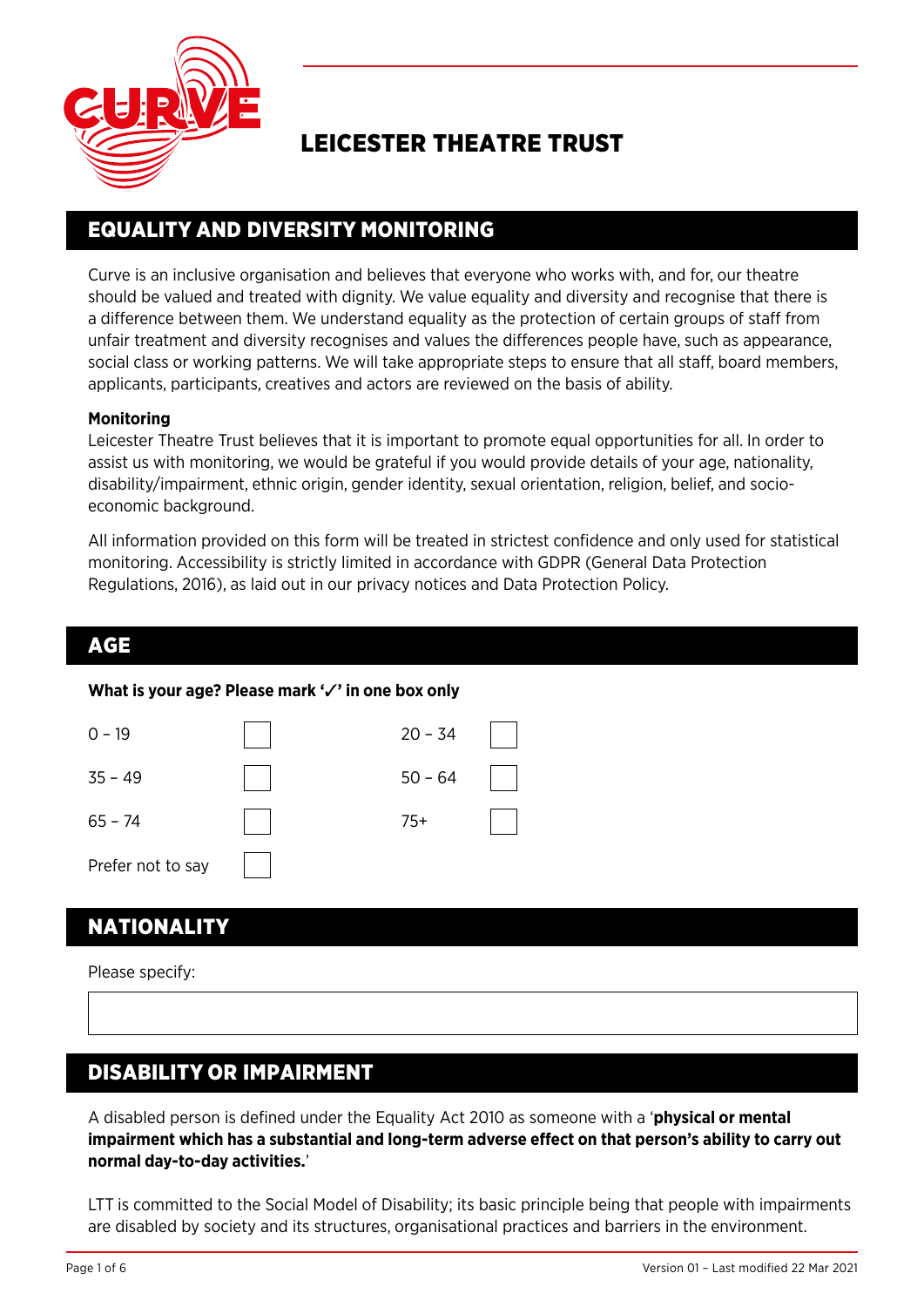### **Do you consider yourself to be disabled under the Equality Act 2010? Please mark '**✓**' in the appropriate box.**

| Yes               | N٥                |  |
|-------------------|-------------------|--|
| Prefer not to say | Don't know $\ \ $ |  |

Some people who have an impairment and meet the definition still do not want to identify with the word "disabled". If this is the case, or if you have answered YES above, please answer the following question; otherwise proceed to the next section.

Please indicate by marking '√' in the appropriate box, mark all that apply.

| A | Hearing impairment                                                                                                                                                                                      |
|---|---------------------------------------------------------------------------------------------------------------------------------------------------------------------------------------------------------|
| В | Visual impairment                                                                                                                                                                                       |
| С | Speech impairment                                                                                                                                                                                       |
| D | Mobility impairment                                                                                                                                                                                     |
| Е | Reduced physical capacity                                                                                                                                                                               |
| F | Severe disfigurement                                                                                                                                                                                    |
| G | Neurodiverse conditions including autism, attention deficit hyperactivity disorder<br>(ADHD), dyslexia, dyspraxia (physical co-ordination difficulties), tourette syndrome<br>and complex tic disorders |
| Н | Mental ill health                                                                                                                                                                                       |
| ı | Progressive conditions, e.g. cancer, HIV                                                                                                                                                                |
| J | Other (please specify)                                                                                                                                                                                  |
|   |                                                                                                                                                                                                         |

## REASONABLE ADJUSTMENTS

The Equality Act 2010 requires all employers to make reasonable adjustments for those who are defined as disabled under the Equality Act 2010.

Leicester Theatre Trust Ltd uses the social model to inform disability action planning. This means concentrating on the environment, removing barriers wherever possible that get in the way of a disabled person from doing their job – do you require any reasonable adjustments to be put in place?

Please specify in the box below: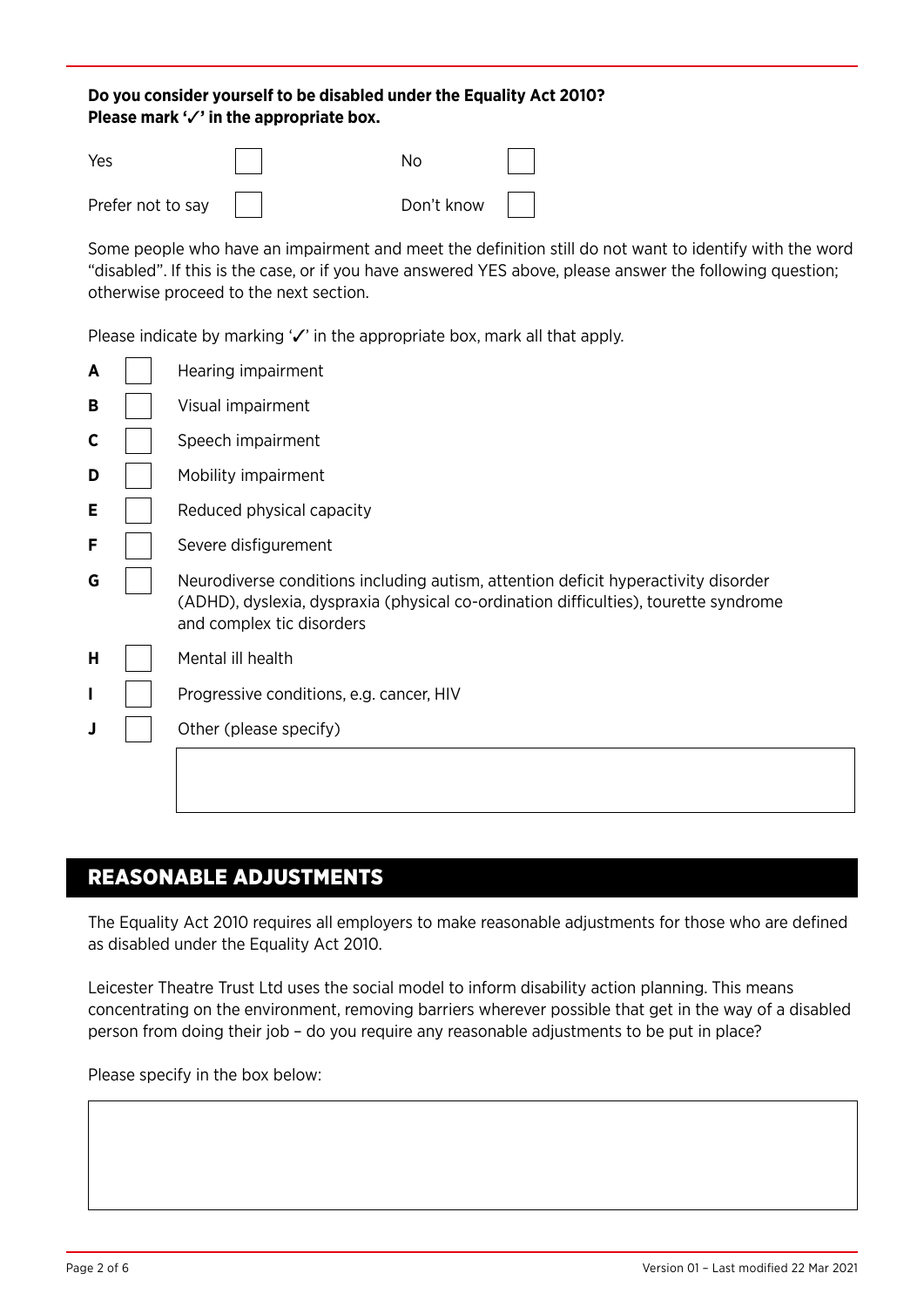# ETHNIC ORIGIN

**Ethnic origin is not about nationality, place of birth or citizenship. It is about the group to which you perceive you belong.** Please tick the appropriate box:

| White                      | <b>British</b>                                                    |                   |
|----------------------------|-------------------------------------------------------------------|-------------------|
|                            | Irish                                                             |                   |
|                            | Gypsy or Irish traveller                                          |                   |
|                            | Any other white background                                        |                   |
| <b>Mixed</b>               | White and Black Caribbean                                         |                   |
|                            | White and Black African                                           |                   |
|                            | White and Asian                                                   |                   |
|                            | Any other Asian background                                        |                   |
| <b>Asian/Asian British</b> | Indian                                                            |                   |
|                            | Pakistani                                                         |                   |
|                            | Bangladeshi                                                       |                   |
|                            | Chinese                                                           |                   |
|                            | Any other Asian background                                        |                   |
| <b>Black/Black British</b> | African                                                           |                   |
|                            | Caribbean                                                         |                   |
|                            | Any other black background                                        |                   |
| <b>Other</b>               | Arab                                                              |                   |
|                            | Latin American                                                    |                   |
|                            | Any other Ethnic group                                            |                   |
|                            | Prefer not to say                                                 |                   |
|                            | Not known                                                         |                   |
|                            |                                                                   |                   |
| <b>GENDER IDENTITY</b>     |                                                                   |                   |
| Female                     | Male<br>Non-Binary                                                | Prefer not to say |
|                            | Is your gender the same as the gender you were assigned at birth? |                   |
| Yes                        | No<br>Prefer not to say                                           |                   |
|                            |                                                                   |                   |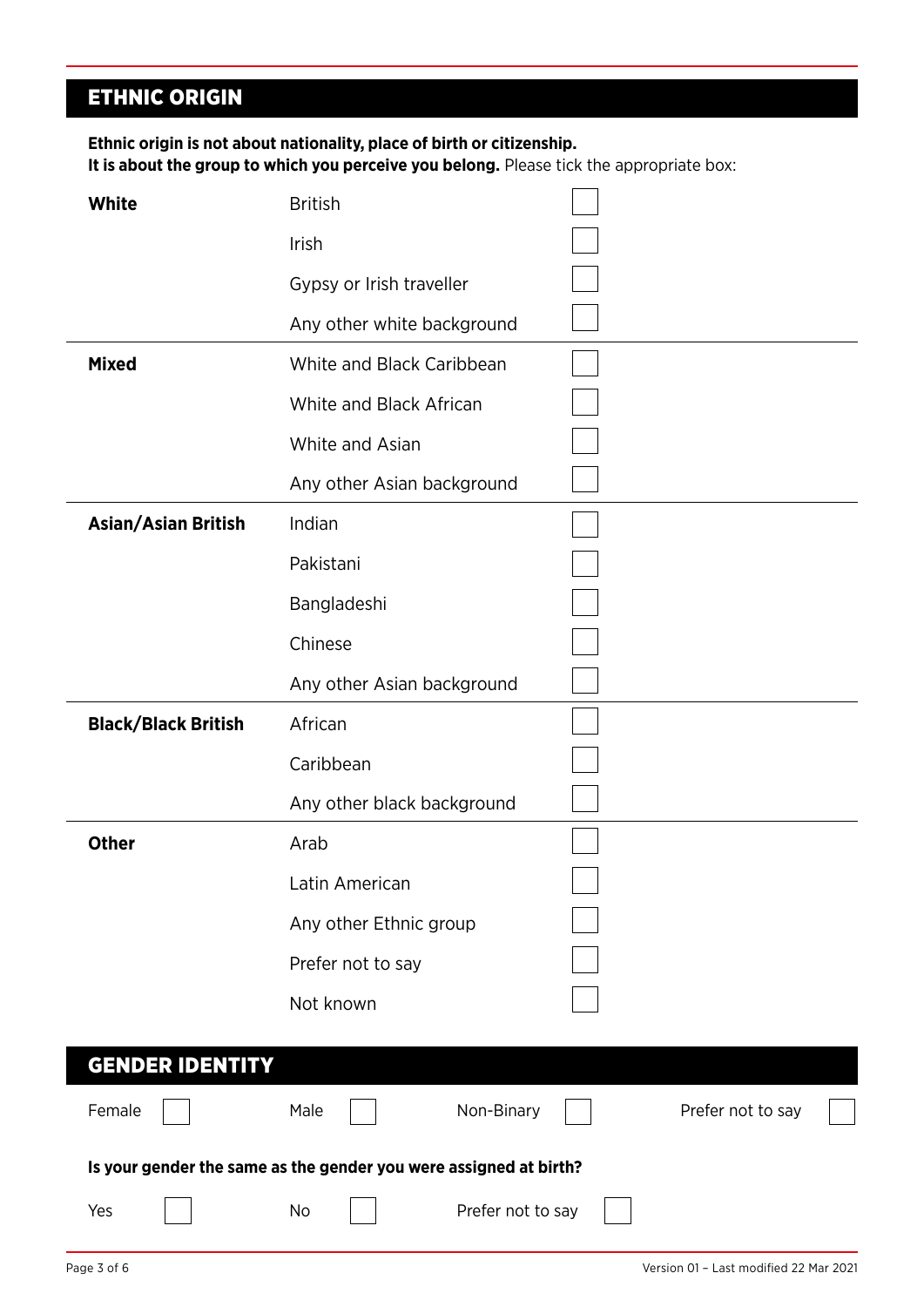## SEXUAL ORIENTATION

#### **Which group do you most identify with?**

The options are listed alphabetical order. Please mark '✓' in **one** box only:

| Bi-Sexual             |  |
|-----------------------|--|
| Gay woman/Lesbian     |  |
| Gay man               |  |
| Heterosexual/Straight |  |
| Queer                 |  |
| Prefer not to say     |  |

If not any of the above, please specify:

### RELIGION OR BELIEF

### **What is your religion or belief (including non-belief)? Please mark '**✓**' in the box below as appropriate.**

| Agnostic               | Pagan                              |  |
|------------------------|------------------------------------|--|
| Atheist                | Sikh                               |  |
| Baha'i                 | Rastafarian                        |  |
| <b>Buddhist</b>        | Scientologist                      |  |
| Christian - Catholic   | Shinto                             |  |
| Christian - Protestant | Zoroastrian                        |  |
| Christian - Other      | No religion or belief              |  |
| Hindu                  | Prefer not to say                  |  |
| Humanism               | Any other religion or belief       |  |
| Jain                   |                                    |  |
| Jewish                 | Please specify below, if you wish. |  |
| Muslim                 |                                    |  |
|                        |                                    |  |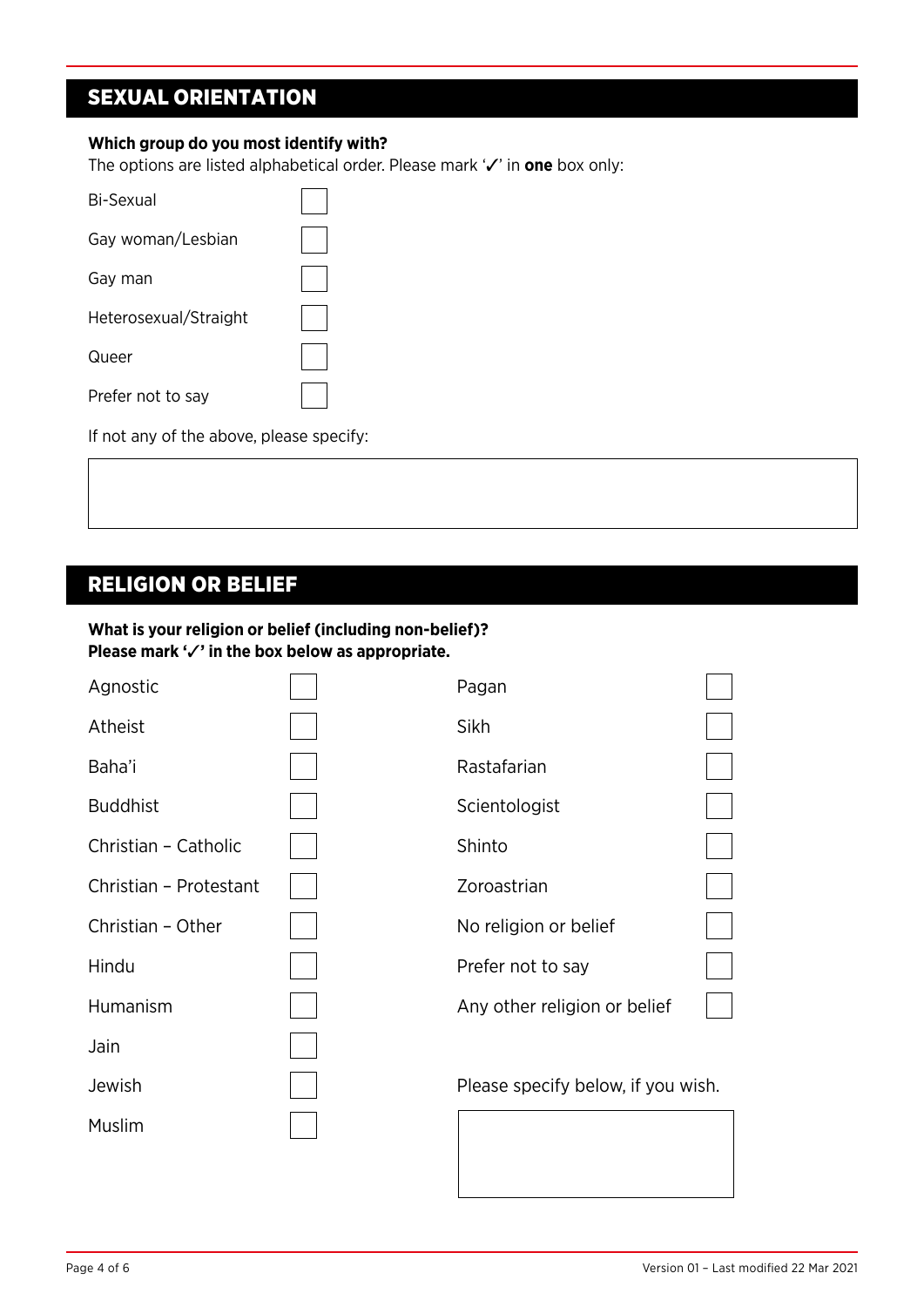## SOCIO ECONOMIC BACKGROUND

Socio-background is not a "protected characteristic" under the Equality Act 2010, We have included it as we consider it important the experiences of groups of people whose life chances may be affected by their social identity, in particular those from disadvantaged socio-economic backgrounds.

By collating this data, we hope to show that Curve welcomes talent, tenacity and a strong work ethic, regardless of social background.

#### **What type of school did you mainly attend between the ages of 11 and 16?**

| State-run or state funded school – selective on academic, faith or other grounds |  |
|----------------------------------------------------------------------------------|--|
| State-run or state-funded school – non-selective                                 |  |
| Independent or fee-paying school - bursary                                       |  |
| Independent or fee-paying school - no bursary                                    |  |
| Attended school outside the UK                                                   |  |
| Don't know                                                                       |  |
| Prefer not to say                                                                |  |
| Other:                                                                           |  |

### **What is the highest level of qualifications achieved by either your parent(s) or guardian(s) by the time you were 18?**

| At least one degree level qualification |  |
|-----------------------------------------|--|
| Qualifications below degree level       |  |
| No formal qualifications                |  |
| Don't know                              |  |
| Not applicable                          |  |
| Prefer not to say                       |  |
| Other:                                  |  |

#### **If you finished school after 1980, were you eligible for Free School Meals at any point during your school years?**